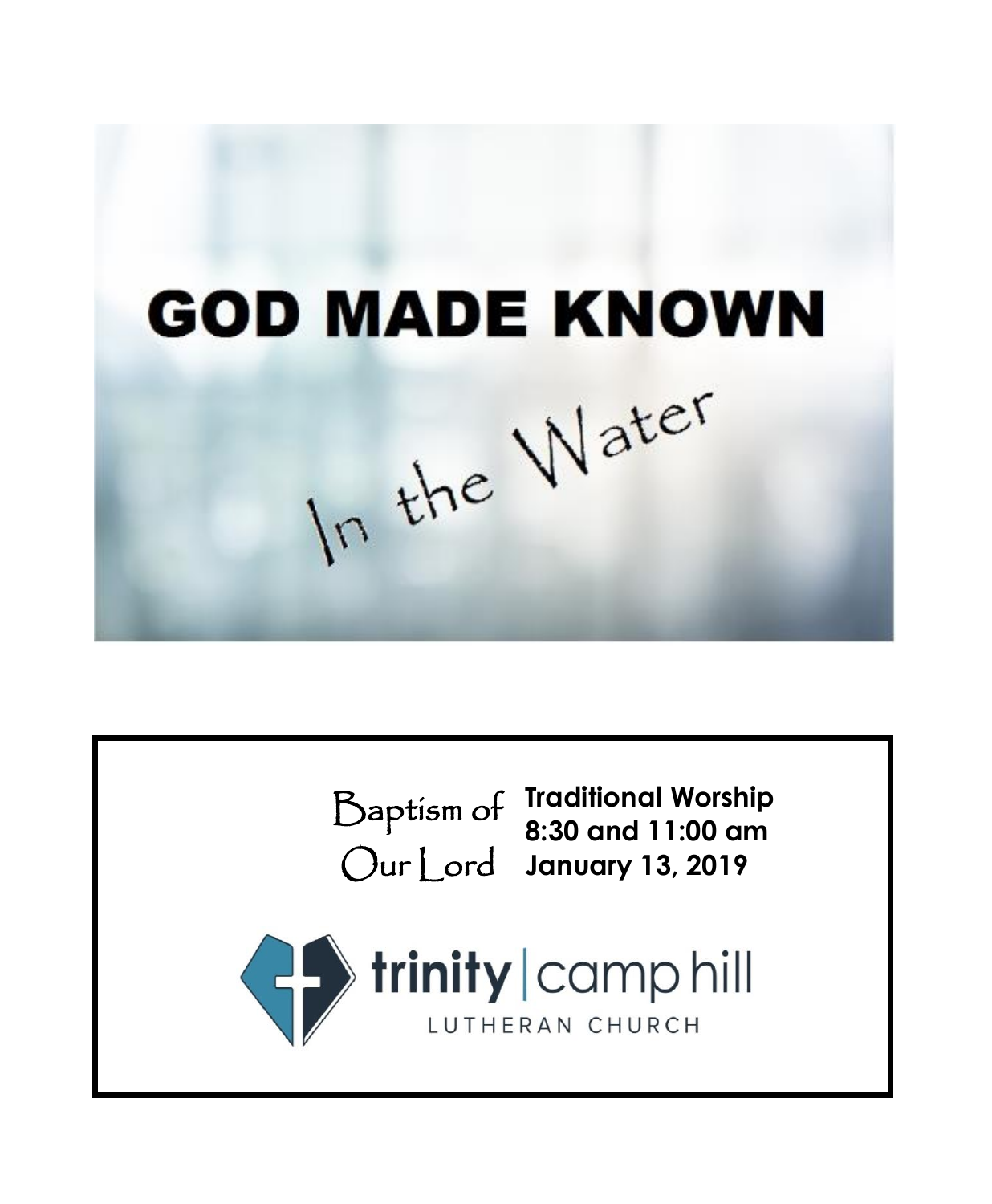

# **about today's service**

*The Baptism of Our Lord cannot help but recall our own and all baptismal blessings. We recall and celebrate our adoption as daughters and sons, the gift of the Holy Spirit, and the promised company of almighty God when we "pass through the waters . . . the rivers . . . fire." On this day the heavens open again for this assembly, and we receive the gift of the beloved Son of God in bread and wine.*

*Welcome to Trinity Lutheran Church! Please sign the red Worship Witness booklet to record your attendance with us this day, and indicate how many are communing. Then pass the booklet to the worshipers beside you in your row. If you are a guest, name tags are available for you to wear---we would be delighted to greet you by name. Hearing assistance devices and large print bulletins are available from an usher.*

**P: Presiding Minister A: Assisting Minister L: Lector C: Congregation**

# **Instructional Liturgy**

*As all have been united in Christ at baptism, all participate in the worship liturgy. Liturgy (which means "work of the people") is the order of worship passed to us from both the Jewish synagogue and the early years of the Christian church. The first section of the Liturgy is the Gathering when we assemble as one single household of worshipers and prepare to worship God.*

# + **Gathering** +

Prelude: "Prelude in G" William Harris

Welcome

(Stand)

page 2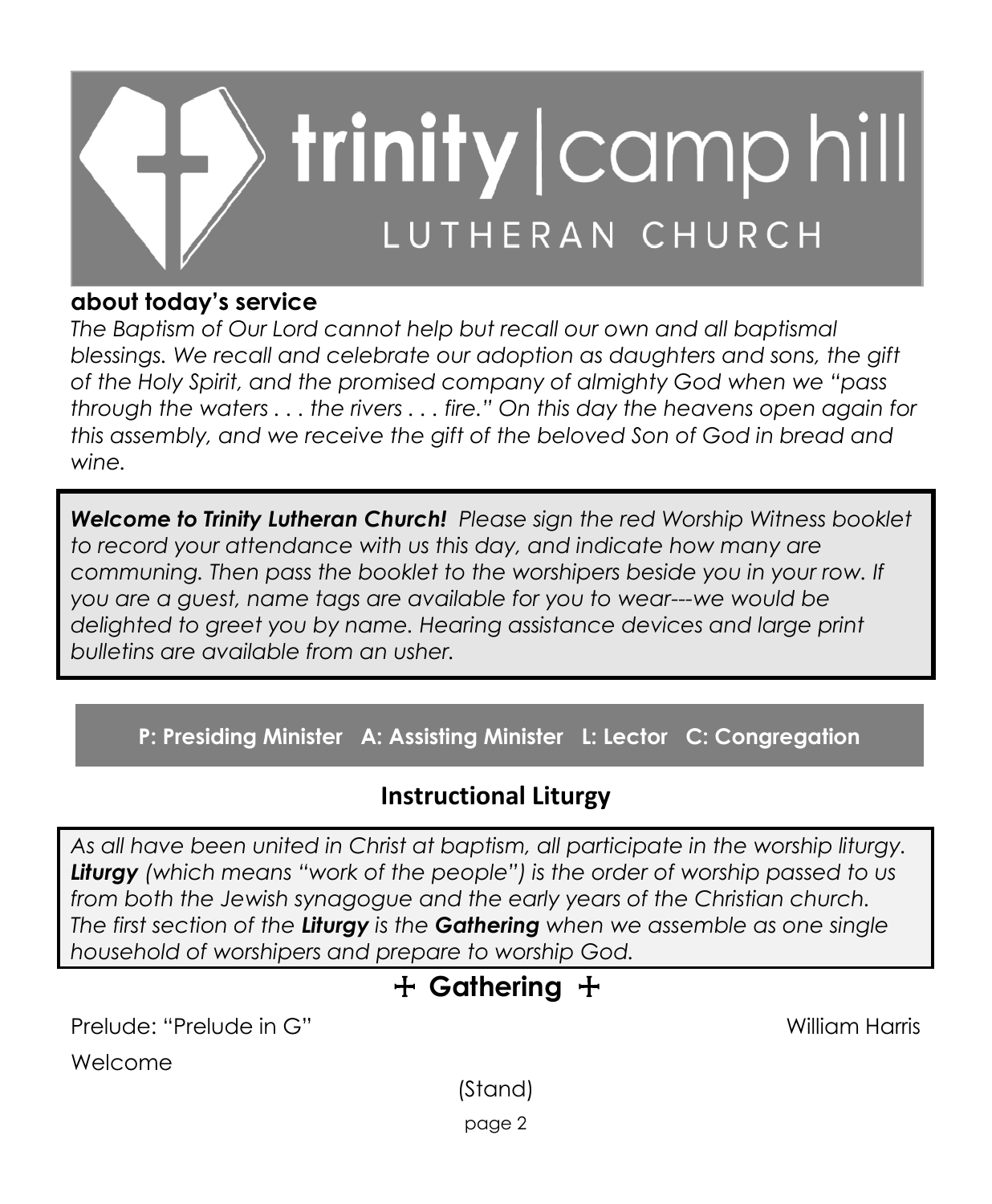*A Thanksgiving for Baptism is our opportunity to reflect upon the gracious work of God in the Sacrament of Holy Baptism. We express gratitude and joy that God has made us his children and heirs of his kingdom.* 

P: Blessed be the holy Trinity,  $\pm$  one God, the fountain of living water, the rock who gave us birth, our light and our salvation.

# **C: Amen.**

P: Joined to Christ in the waters of baptism, we are clothed with God's mercy and forgiveness. Let us give thanks for the gift of baptism.

We give you thanks, O God, for in the beginning your Spirit moved over the waters and by your Word you created the world, calling forth life in which you took delight.

Through the waters of the flood you delivered Noah and his family. Through the sea you led your people Israel from slavery into freedom. At the river your Son was baptized by John and anointed with the Holy Spirit. By water and your Word you claim us as daughters and sons, making us heirs of your promise and servants of all.

We praise you for the gift of water that sustains life, and above all we praise you for the gift of new life in Jesus Christ. Shower us with your Spirit, and renew our lives with your forgiveness, grace, and love.

We give you thanks for those baptized at Trinity in 2019. Strengthen our lives together as the body of Christ in this place. Help us to be witnesses to your transforming grace.

Let our light so shine before others that they may see our good works and glorify our Father in heaven.

To you be given honor and praise through Jesus Christ our Lord in the unity of the Holy Spirit, now and forever.

## **C: Amen.**

*The congregation will be sprinkled with water (the rite of asperges). One may make the sign of the cross in remembrance of their baptism into Christ's death and resurrection.*

*(11:00) Please turn to face the processional cross as it enters our midst.*

Gathering Song No. 445: Wash, O God, Our Sons and Daughters BEACH SPRING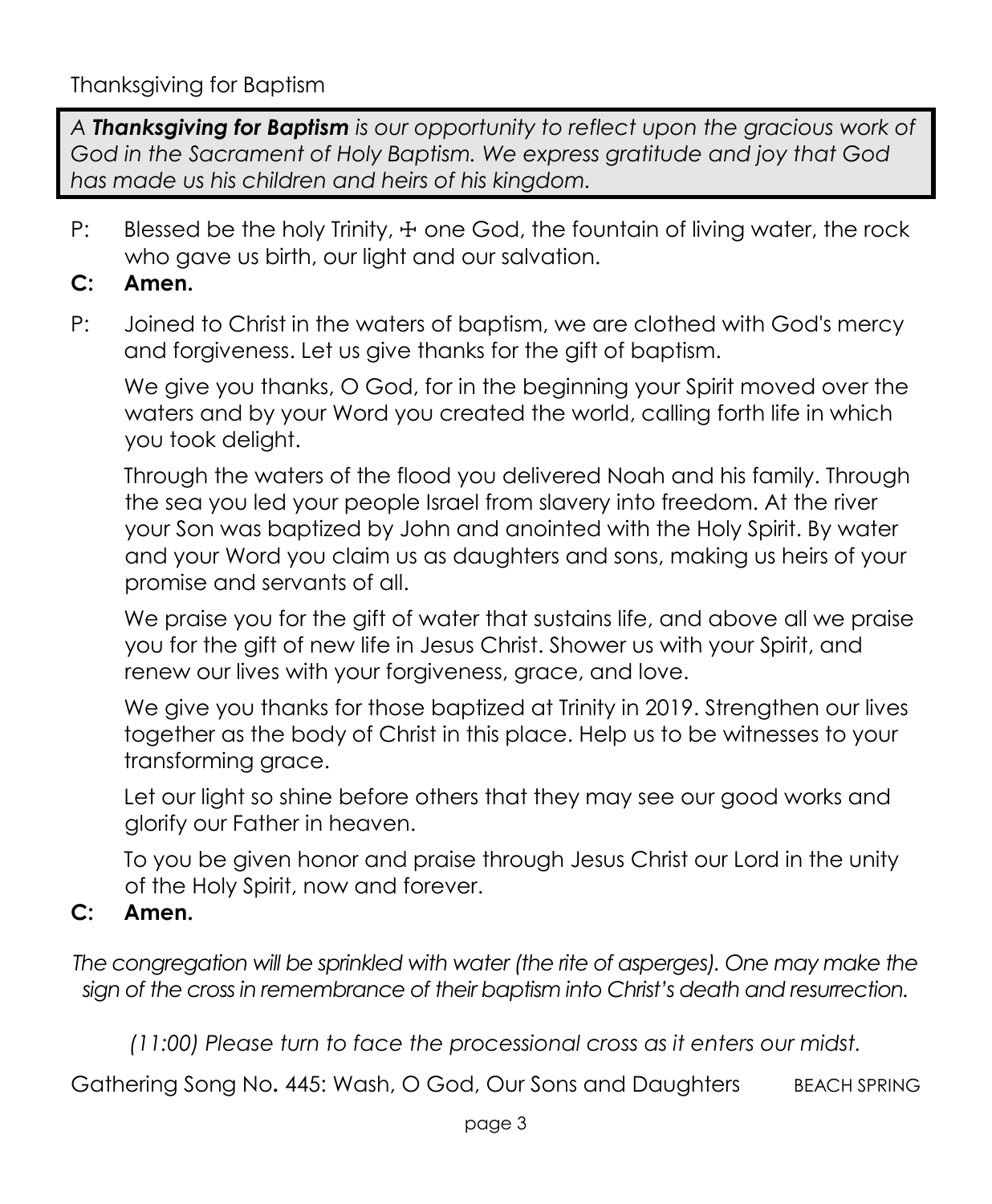*Songs give us the opportunity to praise and thank God. The first songs we sing are gathering songs which call us together as the body of Christ.*

Greeting

*The Greeting, often called the Apostolic Greeting, is a paraphrase of Paul's salutation or blessing that ends his Second Letter to the Corinthians in the New Testament.*

- P: The grace of our Lord Jesus Christ, the love of God, and the communion of the Holy Spirit be with you all.
- **C: And also with you.**

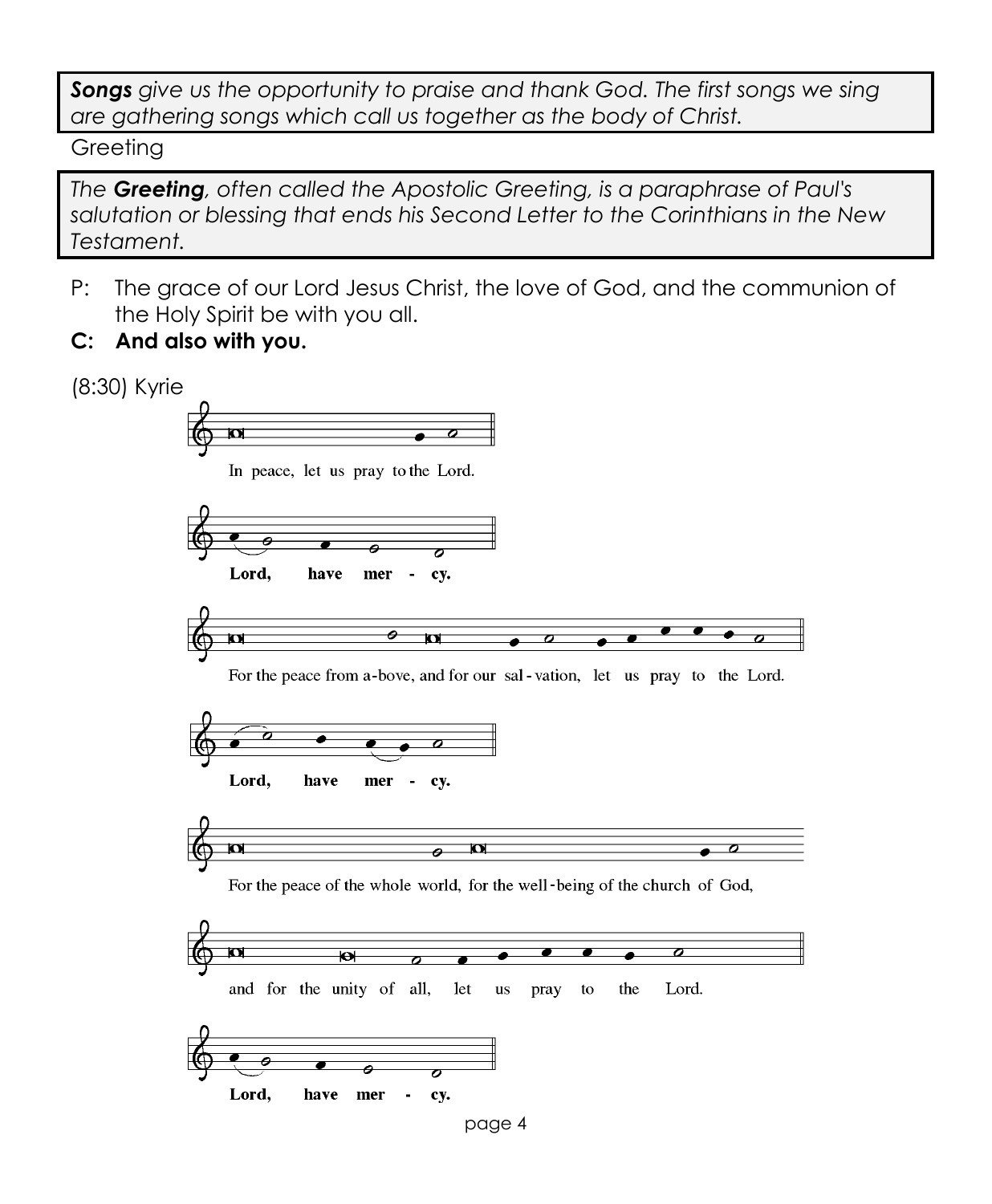

# (8:30) Hymn of Praise

*There are two Hymns of Praise: Glory to God and This is the Feast. These are sung*  by us to praise Christ and signify that we are a faith centered in Jesus. Both of *these hymns are almost word for word from Scripture: Glory to God is the hymn of the angels to the shepherds at Christ's birth in Luke 2:14 and is sung most days of worship. This is the Feast is based on Revelation 5, 15, and 19 and is sung during the season of Easter and on All Saints and Christ the King festivals.* 

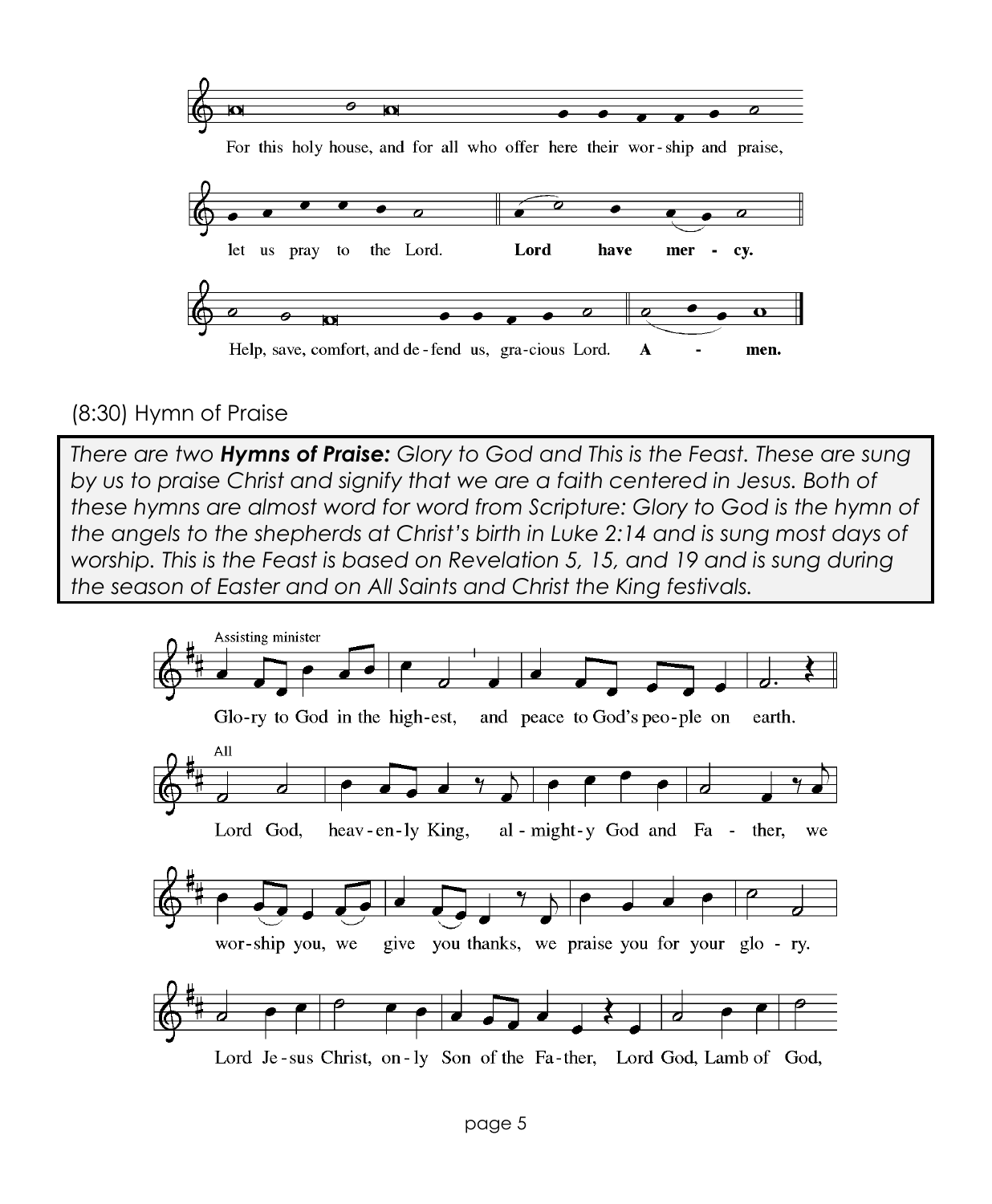

(11:00) Order of Baptism for Hadley Jane, daughter of John and Jessica Martini-Henning page 227

### **The Baptismal Hymn**

See this wonder in the making, God himself this child is taking. As a lamb safe in His keeping, His to be, awake or sleeping.

Miracle each time it happens, As the door to heaven opens, And the Father beams: "Beloved Heir of gifts a king would covet!"

Far more tender than a mother, Far more caring than a father, God, into your arms we place them, With your love and peace embrace them.

Here we bring a child of nature, Home we take a newborn creature, Now God's precious son or daughter, Born again by Word and Water.

Copyright © 1984, Jaroslav J. Vajda. Used by permission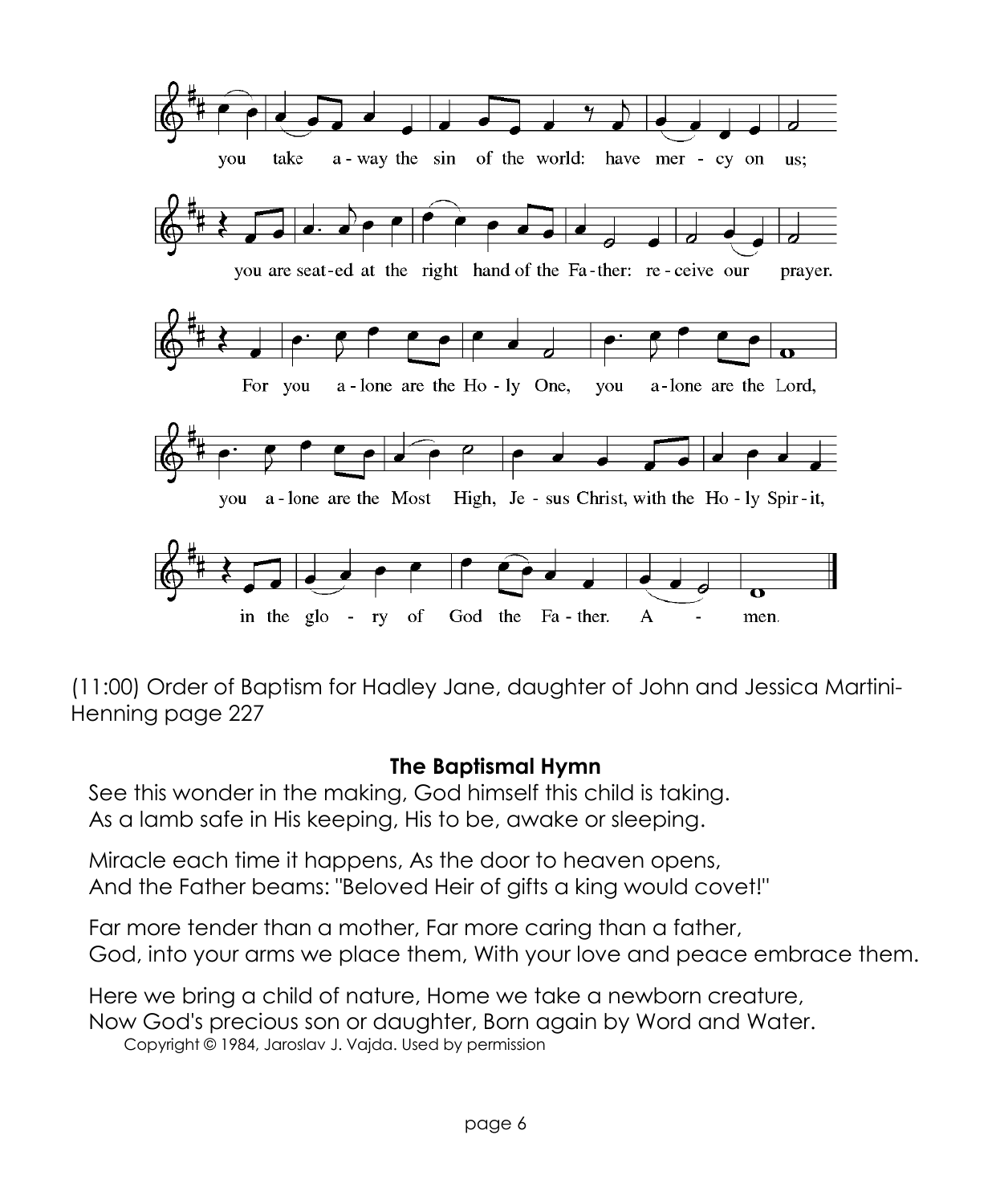*The Prayer of the Day, once called the Collect, brings together the themes of the day. This prayer ends the Gathering and begins the Liturgy of the Word.*

P: The Lord be with you.

# **C: And also with you.**

- P: Let us pray. Almighty God, you anointed Jesus at his baptism with the Holy Spirit and revealed him as your beloved Son. Keep all who are born of water and the Spirit faithful in your service, that we may rejoice to be called children of God, through Jesus Christ, our Savior and Lord, who lives and reigns with you and the Holy Spirit, one God, now and forever.
- **C: Amen.**

[Sit]

#### + **Word** +  $\overline{a}$

*The Liturgy of the Word centers on the spoken and preached Word. It is based on the liturgy used in the synagogues during the time of the apostles and was well known to early Christians.*

*There are typically four readings at each worship service. The readings rotate on a three-year lectionary cycle which assigns the Gospels of Matthew, Mark and*  Luke (and the other readings) to a particular church year that begins with *Advent and ends with Christ the King. Readings from the Gospel of John are assigned to all three lectionary cycles. A responsive reading of a psalm may be included.*

### First Reading Isaiah 43:1-7

*Near the end of Israel's exile in Babylon, God promises to bring them home. They need no longer be afraid, because the one who formed, created, and called them by name now redeems them from all their enemies. God declares them precious and honored, and God loves them.*

<sup>1</sup>But now thus says the Lord, he who created you, O Jacob, he who formed you, O Israel: Do not fear, for I have redeemed you; I have called you by name, you are mine. 2When you pass through the waters, I will be with you; and through the rivers, they shall not overwhelm you; when you walk through fire you shall not be burned, and the flame shall not consume you. <sup>3</sup>For I am the Lord your God, the Holy One of Israel, your Savior. I give Egypt as your ransom, Ethiopia and Seba in exchange for you. 4Because you are precious in my sight, and honored, and I love you, I give people in return for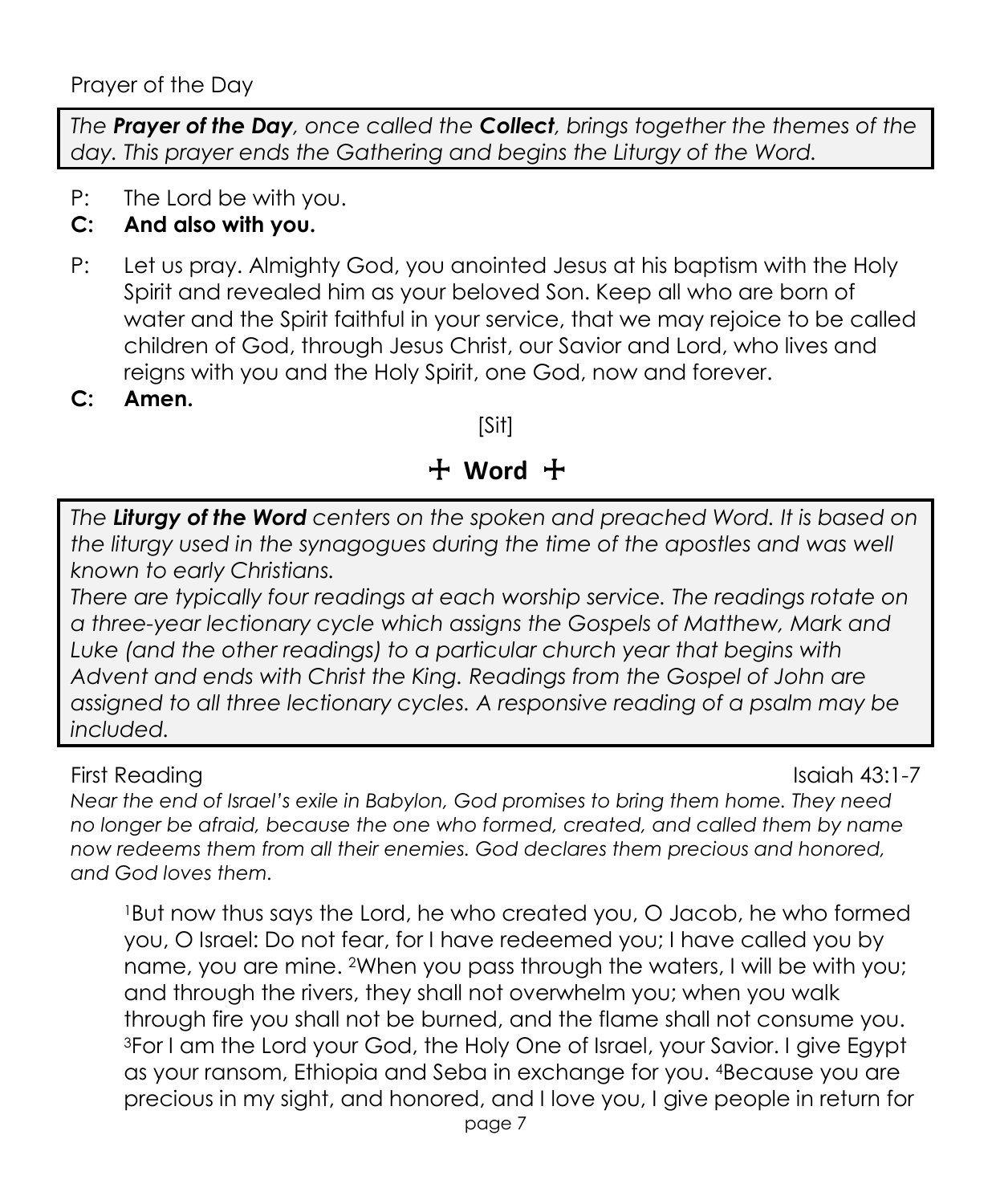you, nations in exchange for your life. 5Do not fear, for I am with you; I will bring your offspring from the east, and from the west I will gather you; <sup>6</sup>I will say to the north, "Give them up," and to the south, "Do not withhold; bring my sons from far away and my daughters from the end of the earth - <sup>7</sup>everyone who is called by my name, whom I created for my glory, whom I formed and made."

- L: The word of the Lord.
- **C: Thanks be to God.**

Psalm for the Day Psalm 29

*The assisting minister will sing the refrain then the congregation will sing it.*



- A: lascribe to the | LORD, you gods, ascribe to the LORD glo- | ry and strength.
- **C:** <sup>2</sup>**Ascribe to the LORD the glory** | **due God's name; worship the LORD in the beau-** | **ty of holiness.**
- A: 3The voice of the LORD is upon the waters; the God of | glory thunders; the LORD is upon the 1 mighty waters.
- **C:** <sup>4</sup>**The voice of the LORD is a pow- | erful voice; the voice of the LORD is a | voice of splendor. R**
- A: <sup>5</sup>The voice of the LORD breaks the I cedar trees: the LORD breaks the ce- | dars of Lebanon;
- $C:$ **the LORD makes Lebanon skip | like a calf, and Mount Hermon like a | young wild ox.**
- A: <sup>7</sup>The voice | of the LORD bursts forth in | lightning flashes.
- **C:** <sup>8</sup>**The voice of the LORD| shakes the wilderness; the LORD shakes the wilder- | ness of Kadesh. R**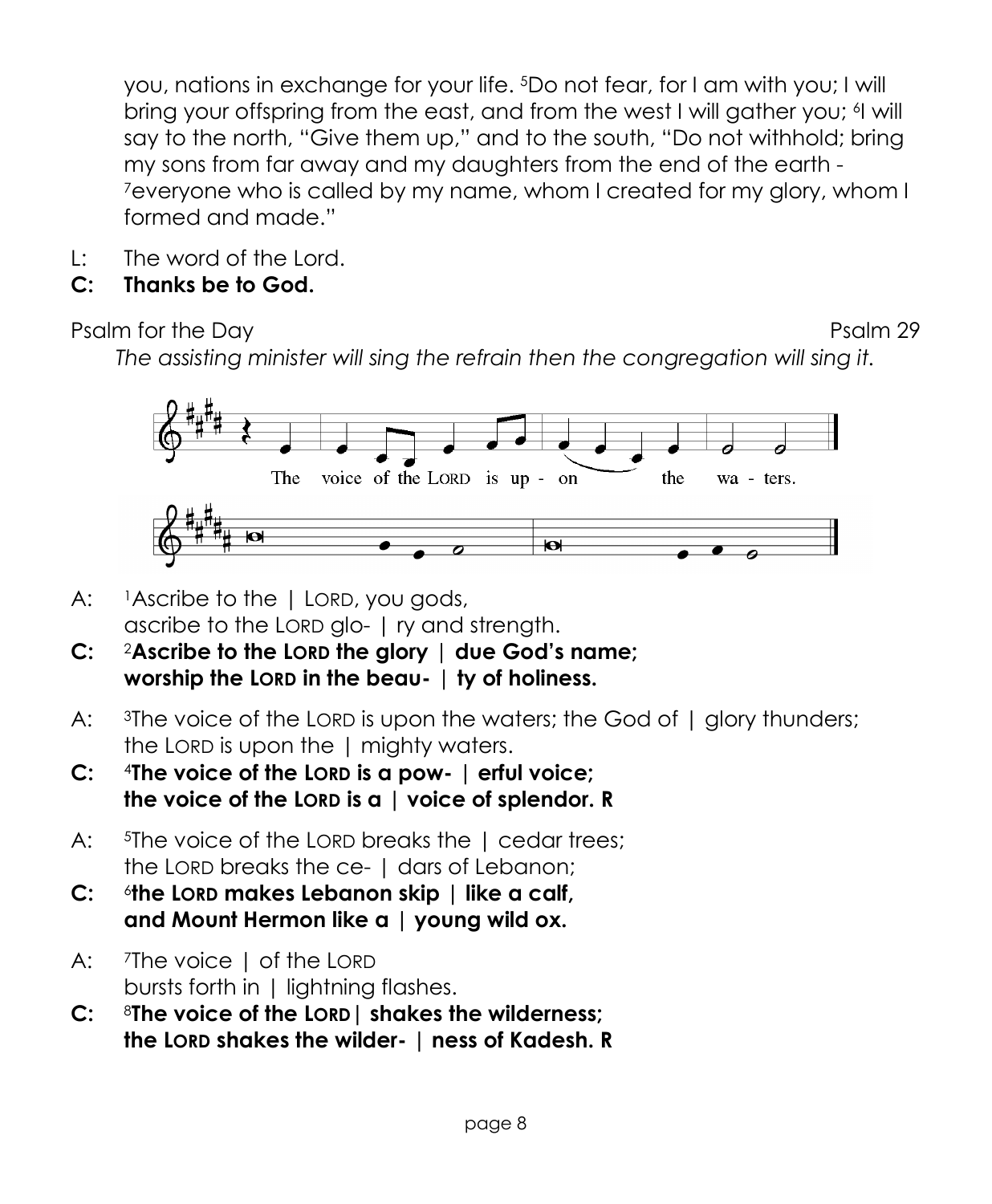- A: <sup>9</sup>The voice of the LORD makes the oak trees writhe and strips the | forests bare. And in the temple of the LORD all are | crying, "Glory!"
- **C:** <sup>10</sup>**The LORD sits enthroned a- | bove the flood; the LORD sits enthroned as king for- | evermore.**
- A: <sup>11</sup>O LORD, give strength I to your people; give them, O LORD, the bless- | ings of peace. **R**

## Second Reading Acts 8:14-17

*Peter and John are sent to support the new Christians in Samaria, a group that was recently baptized after hearing the good news of Christ through the preaching of Philip. Here the Samaritans receive the gift of the Holy Spirit in the laying on of hands.*

<sup>14</sup>Now when the apostles at Jerusalem heard that Samaria had accepted the word of God, they sent Peter and John to them. <sup>15</sup>The two went down and prayed for them that they might receive the Holy Spirit <sup>16</sup>(for as yet the Spirit had not come upon any of them; they had only been baptized in the name of the Lord Jesus). <sup>17</sup>Then Peter and John laid their hands on them, and they received the Holy Spirit.

- L: The word of the Lord.
- **C: Thanks be to God.**

Anthem:

Amy Heinly, soloist

(8:30) "Wade in the Water" spiritual/arr. Ruth E. Schram

(11:00) "All of My Sins Been Taken Away" Spiritual/arr. Ware *All of my sins been taken away. Glory, Hallelujah! What a wonderful day! If you don't believe you've been redeemed, just follow me down to the Jordan stream… My Lord's done just what He said: he healed the sick an' He raised the dead…* Chancel Choir

Children's Message

[Stand]

*We stand for the Gospel reading to remember the resurrection and to show respect for Christ. The Gospels are a narrative account of Jesus' life and ministry while on earth. Matthew, Mark and Luke are called "Synoptic" Gospels because they are alike in many ways. Synoptic means "seen together." This is largely due to the belief of Biblical scholars that the Gospel of Mark was used as a source for the Gospels of Matthew and Luke. The Gospel of John is very different from the Synoptic Gospels, both in terms of structure and content.*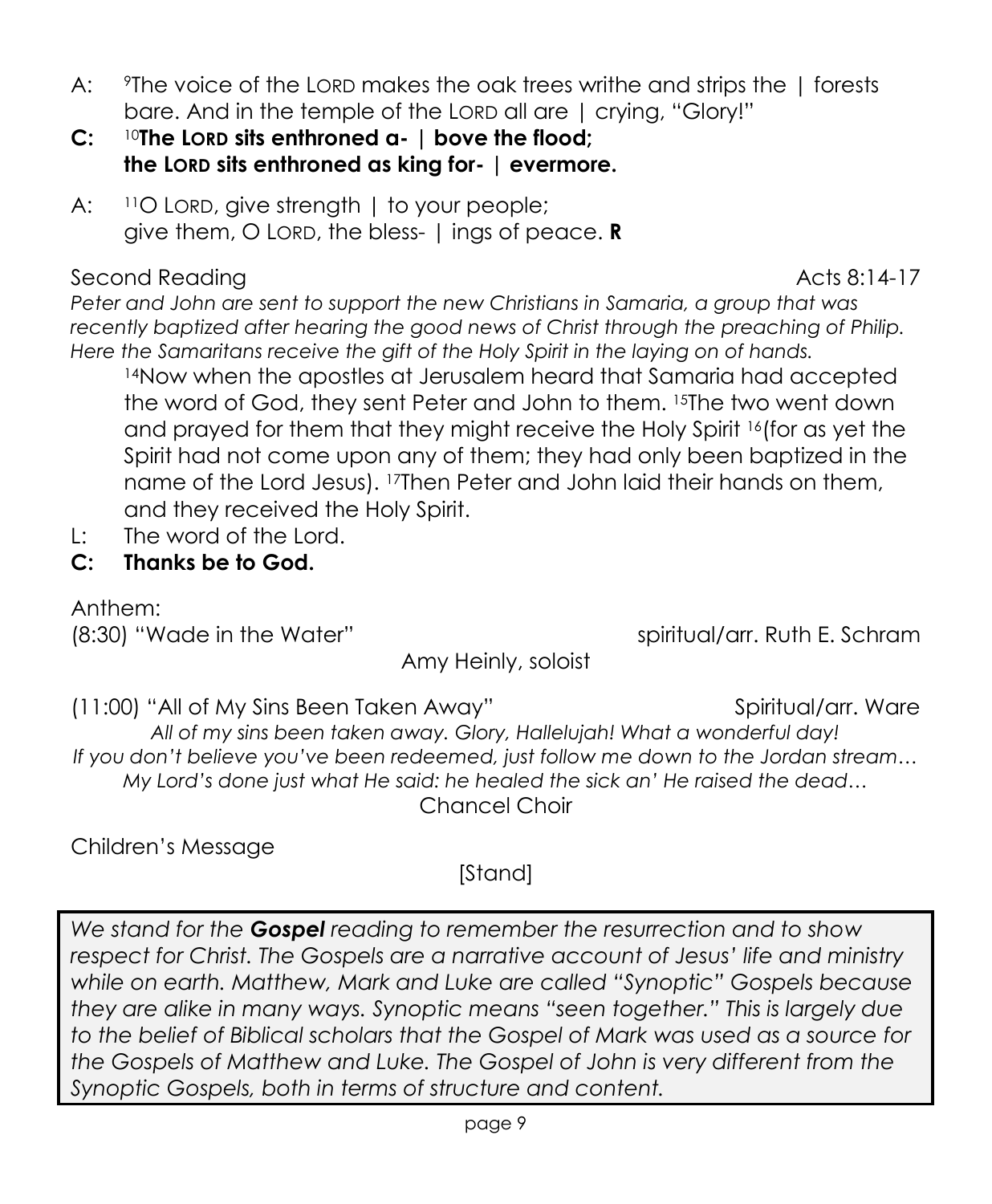*A brief song or verse is sung prior to the reading of the Gospel. The Acclamation announces the good news of Jesus Christ.*

*Please turn to face the procession as it moves to the midst of God's people.*



Gospel Acclamation

- P: The holy gospel according to St. Matthew, the 3<sup>rd</sup> chapter.
- **C: Glory to you, O Lord.**

Gospel Reading Matthew 3:13-17

*Before Jesus begins his ministry, he is baptized by John, touched by the Spirit, and identified publicly as God's child.*

<sup>13</sup>Then Jesus came from Galilee to John at the Jordan, to be baptized by him. <sup>14</sup> John would have prevented him, saying, "I need to be baptized by you, and do you come to me?" 15But Jesus answered him, "Let it be so now; for it is proper for us in this way to fulfill all righteousness." Then he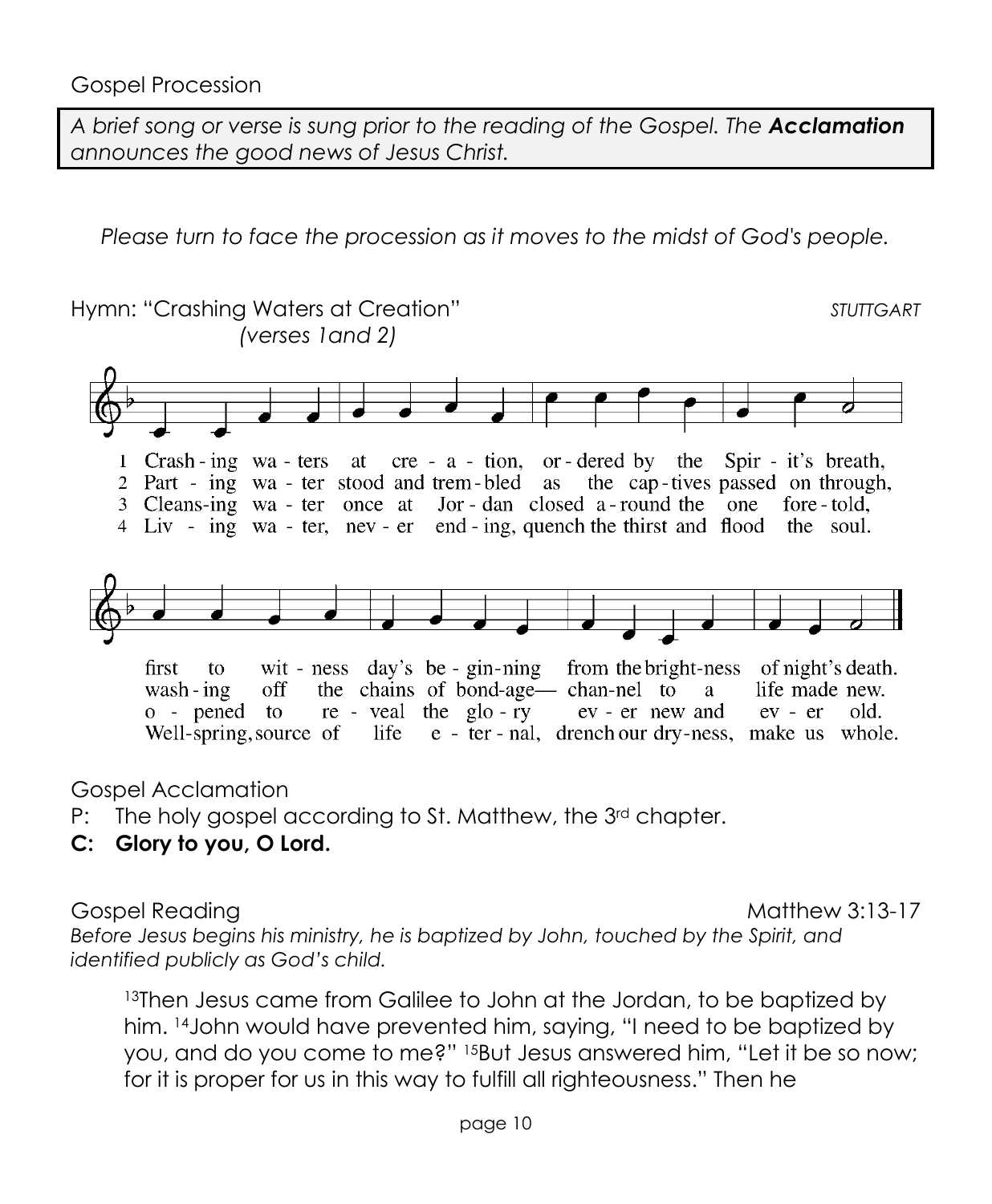consented. 16And when Jesus had been baptized, just as he came up from the water, suddenly the heavens were opened to him and he saw the Spirit of God descending like a dove and alighting on him. 17And a voice from heaven said, "This is my Son, the Beloved, with whom I am well pleased."

P: The gospel of the Lord.

# **C: Praise to you, O Christ.**





### Sermon: "God Made Known in the Water" Pastor John H. Brock

*The Sermon, or proclamation of the Word just read, is also from the synagogue tradition and has its roots deeply embedded in Hebrew practice.*

[Stand]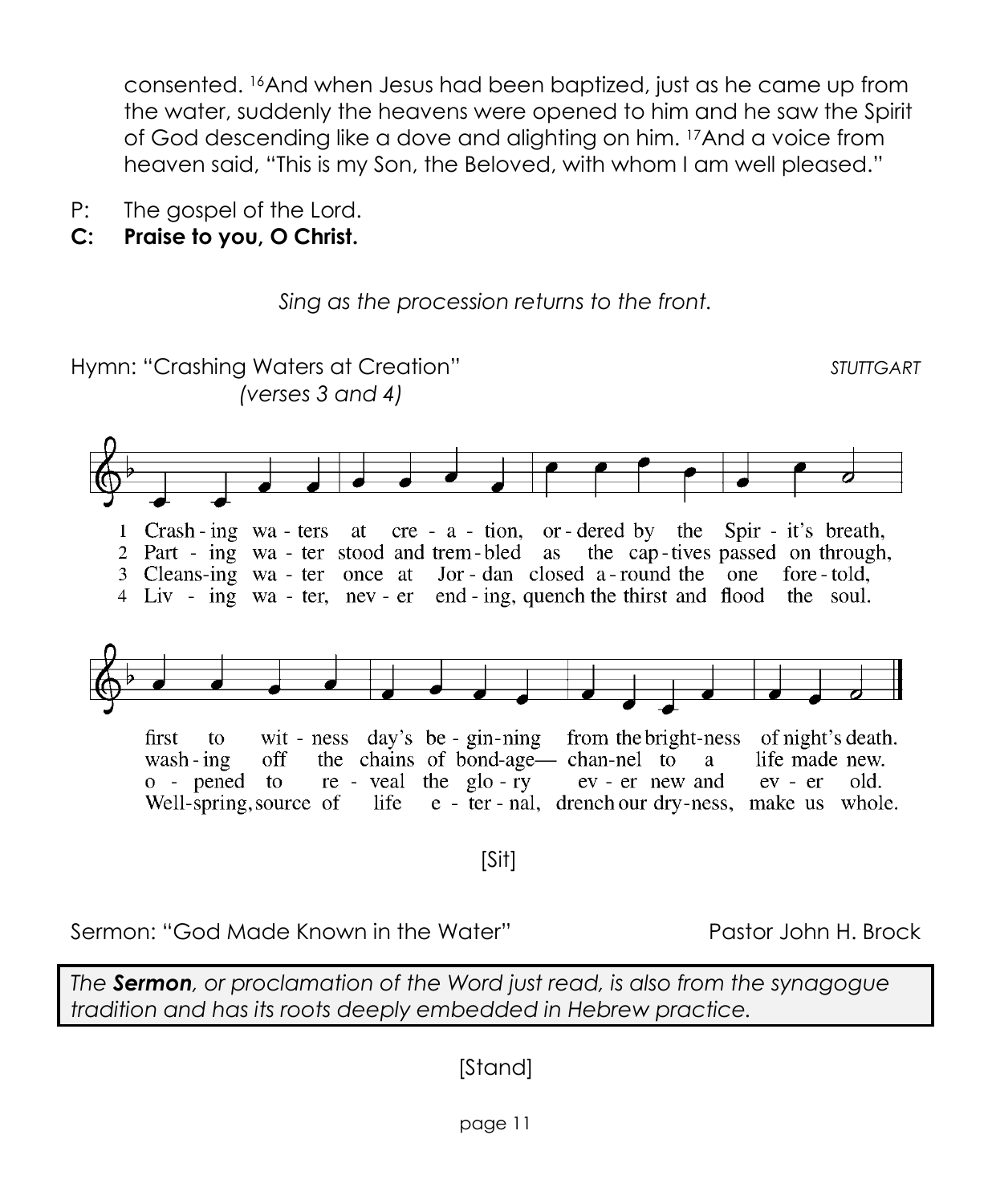*The Creeds – there are three – are ancient statements of belief that were found to be necessary to distinguish Christian from non-Christian faith. The word Creed is from the Latin for "I believe." Typically, in worship we recite either the Apostles' Creed or the Nicene Creed. The Athanasian Creed is sometimes recited on Trinity Sunday. Today we use the Nicene Creed.*

**C: We believe in one God, the Father, the Almighty, maker of heaven and earth, of all that is, seen and unseen.**

**We believe in one Lord, Jesus Christ, the only Son of God, eternally begotten of the Father, God from God, Light from Light, true God from true God, begotten, not made, of one Being with the Father; through him all things were made. For us and for our salvation he came down from heaven, was incarnate of the Holy Spirit and the virgin Mary and became truly human. For our sake he was crucified under Pontius Pilate; he suffered death and was buried. On the third day he rose again in accordance with the Scriptures; he ascended into heaven and is seated at the right hand of the Father. He will come again in glory to judge the living and the dead, and his kingdom will have no end.**

**We believe in the Holy Spirit, the Lord, the giver of life, who proceeds from the Father and the Son, who with the Father and the Son is worshiped and glorified, who has spoken through the prophets. We believe in one holy catholic and apostolic church. We acknowledge one baptism for the forgiveness of sins. We look for the** + **resurrection of the dead, and the life of the world to come. Amen.**

## Prayers of Intercession

*The Prayers of Intercession are Jewish in origin. The central concern for prayer in the assembly is for "others," that is, intercessory prayers. The Prayers of Intercession end the Liturgy of the Word.*

*Each petition ends:*

- A: Hear us, O God.
- **C: Your mercy is great.**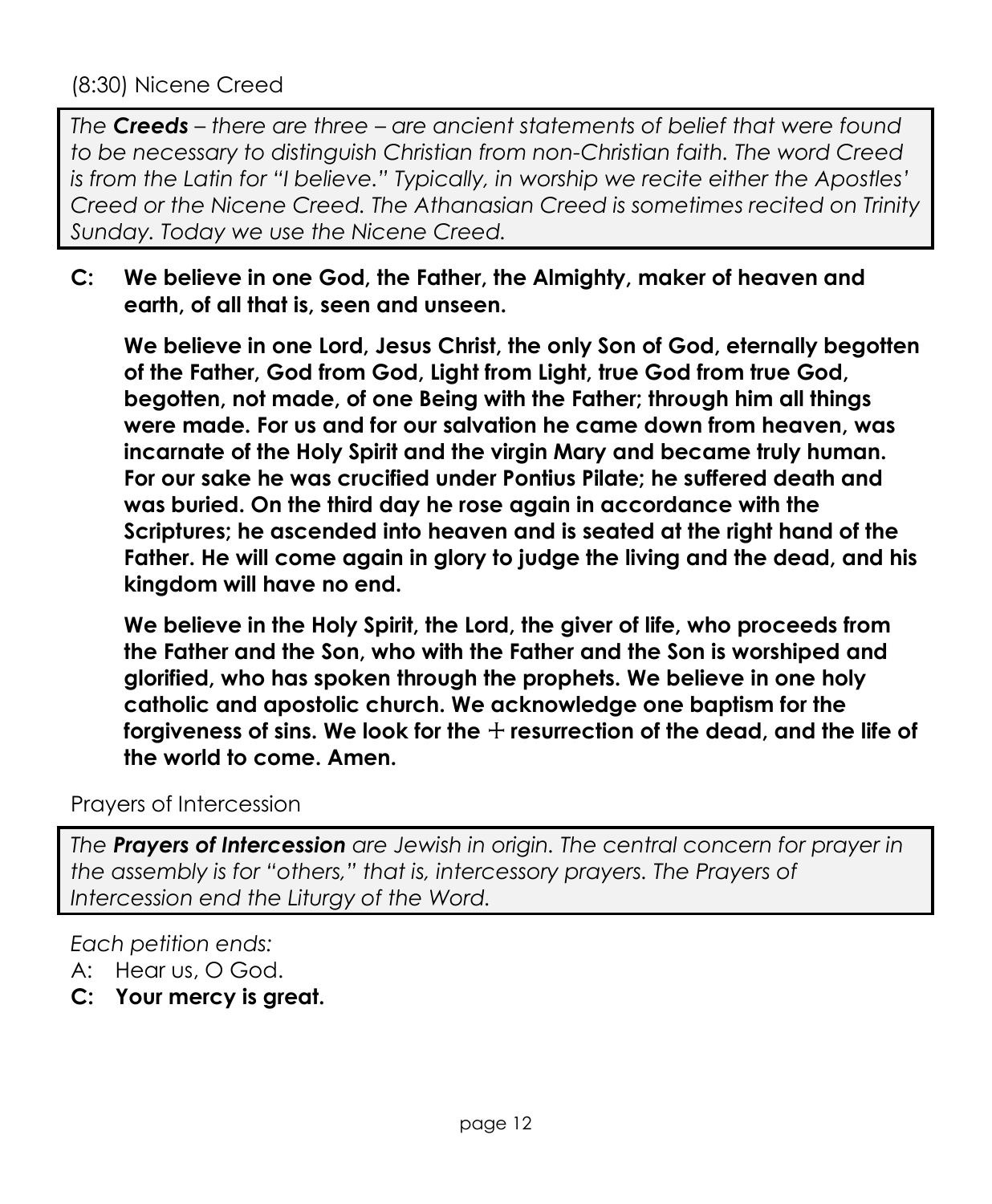

Peace

*The sharing of the Peace reminds us of the first words the Risen Christ spoke to his disciples and also begins the portion of worship that is the Meal.*

- P: The peace of Christ be with you always.
- **C: And also with you.**

[Sit]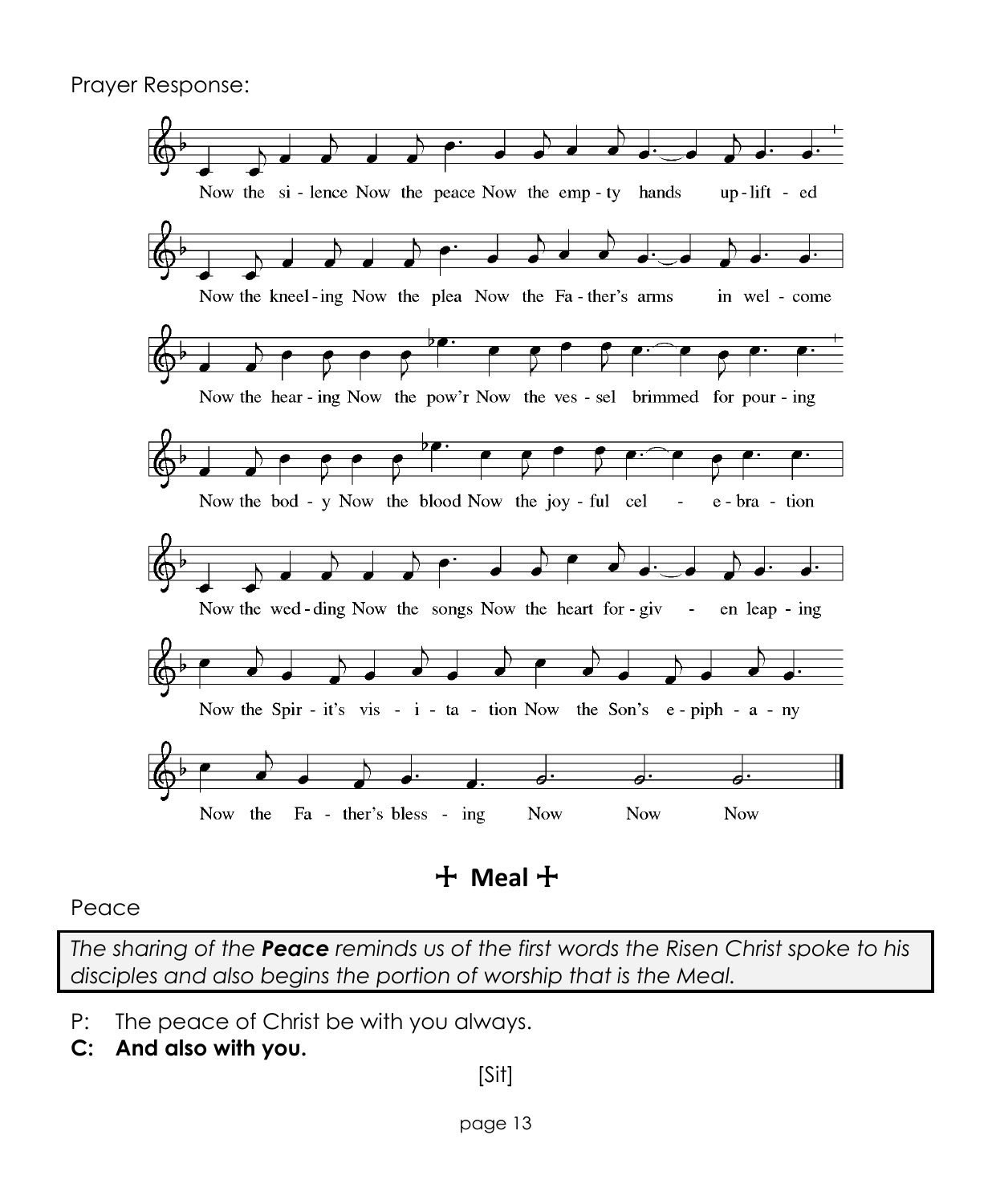### **Offering**

*The Offering was originally a gift of bread and wine for use in Holy Communion. Once Holy Communion was over, the remaining bread and wine were distributed to the poor. Only later did the offering evolve, for the sake of need, to monetary contributions (it became impractical to try and share actual food with the poor far away).*

Optional giving methods: Use the Give+ app on your mobile device • Use the Giving Station in the Gathering Space • Text an amount to 717-963-2281 (be sure to use a "\$") • Use the "DONATE" button on our website and e-blasts

Worship Witness: *(Please sign booklet and return to center aisle.)*

# [Stand]

## Presentation

*The Offertory Canticle explains how the simple gifts of bread and wine are presented to God whereby God uses them to be present to us.*

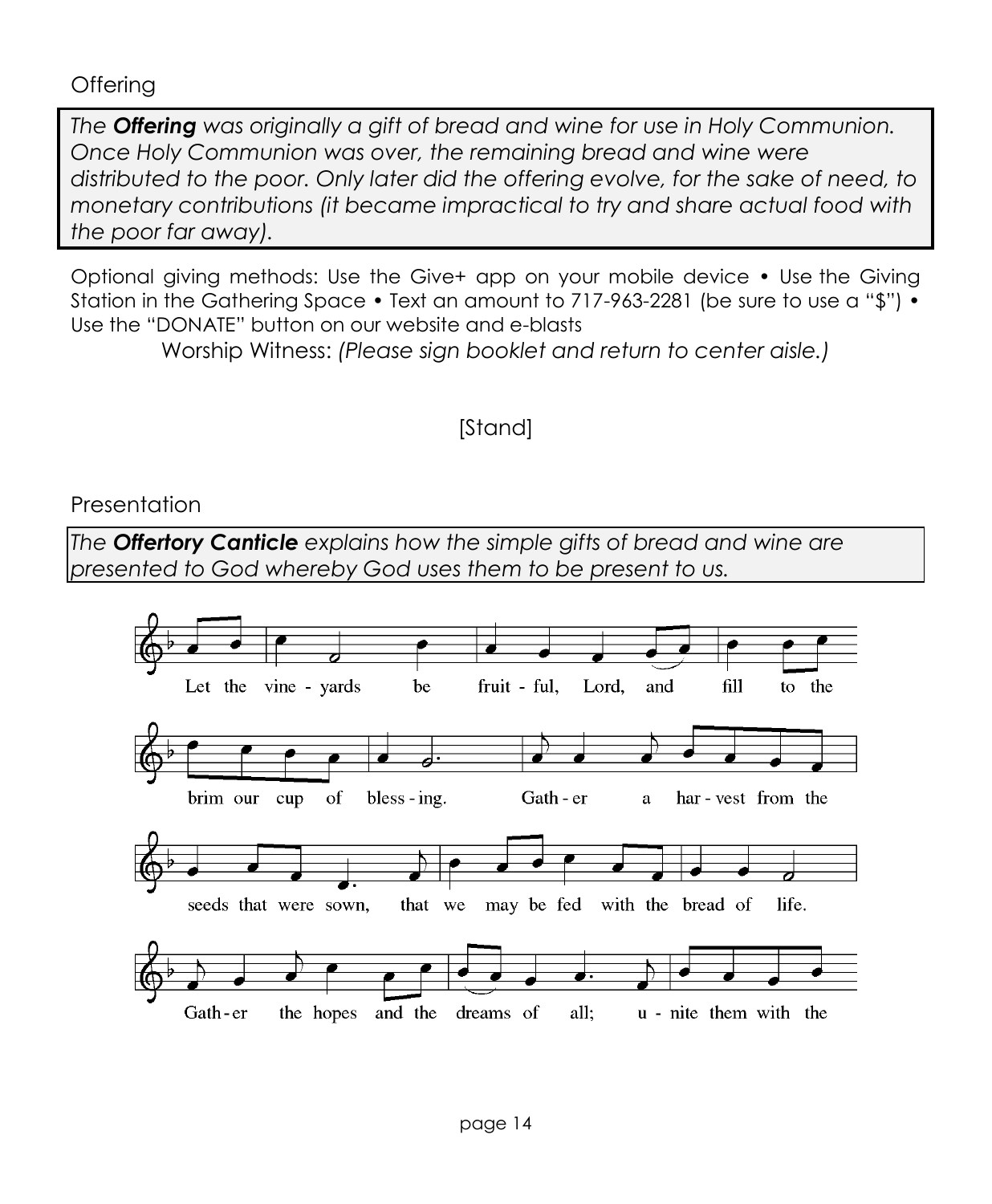

Offering Prayer

*An Offering Prayer is an opportunity to thank God for all the gifts God gives to us which we may now share with others. Sometimes, instead of a prayer, we have a song as the Offering Response which speaks of our intended stewardship of God's gifts – that we may use them for God's purposes.*

- A: Let us pray. God of all creation,
- **C: all you have made is good, and your love endures forever. You bring forth bread from the earth and fruit from the vine. Nourish us with these gifts, that we might be for the world signs of your gracious presence in Jesus Christ, our Savior and Lord. Amen**

*The Meal of Holy Communion (also called our Lord's Supper) is the distribution and reception of that which Jesus has promised to us – his Body and Blood. We, therefore, affirm that it is the Body and Blood of Christ with the bread and wine – not a mere symbol, but Christ's real presence. Jesus Christ himself is present to forgive us and strengthen our faith.*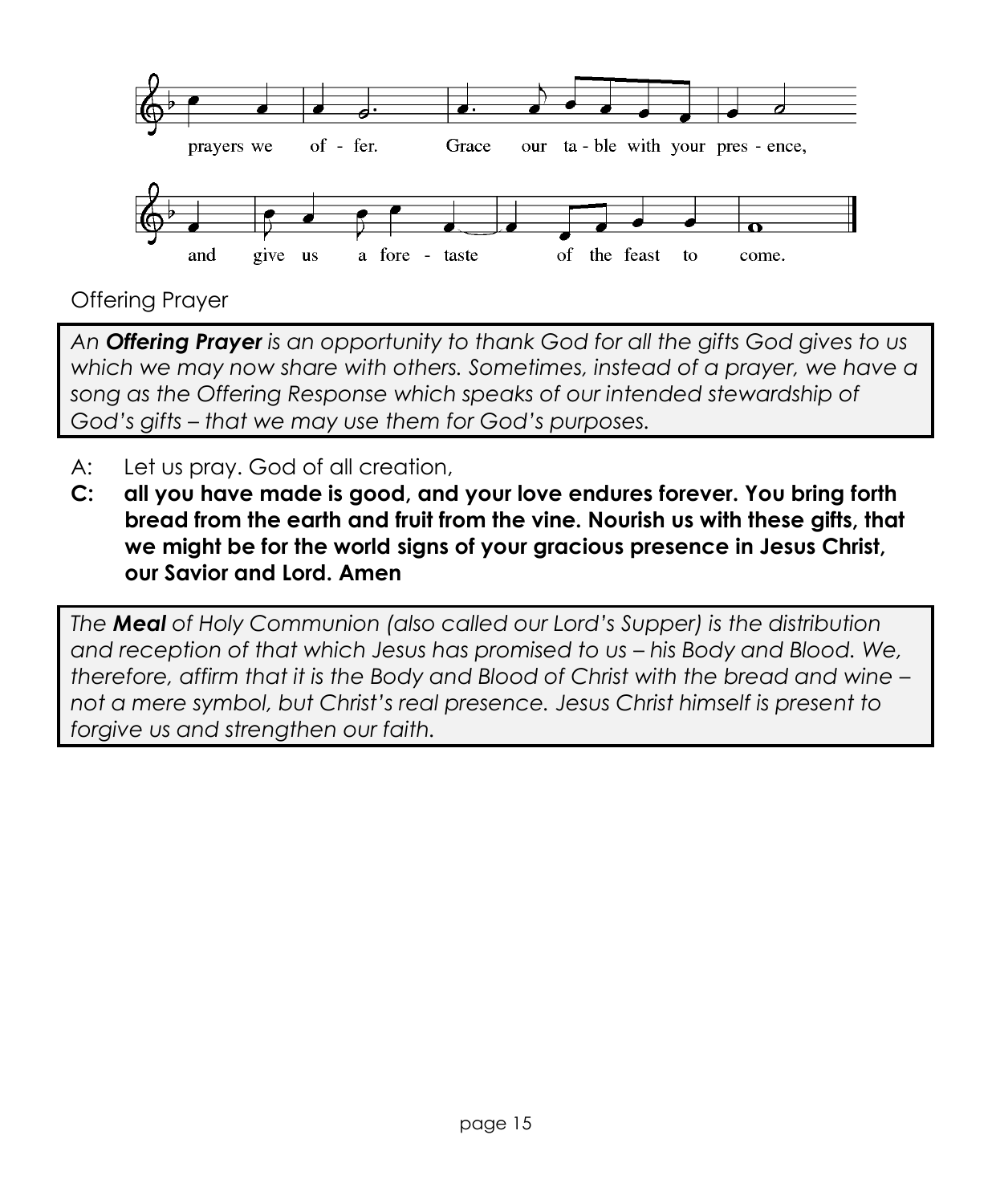## Great Thanksgiving

*The Great Thanksgiving begins with a dialog encouraging our worship of God in Jesus Christ. Thanksgiving is "eucharistia" in Greek. "Eucharist" is another name for the Holy Communion meal.*



## Proper Preface

 *The Proper Preface proclaims the praise of the assembly in words that conform to the Season or Day.*

P: It is indeed right, our duty and our joy, that we should at all times and in all places give thanks and praise to you, almighty and merciful God, through our Savior Jesus Christ. By the leading of a star he was shown forth to all nations; in the waters of the Jordan you proclaimed him your beloved son, and in the miracle of water turned to wine he revealed your glory. And so, with all the choirs of angels, with the church on earth and the hosts of heaven, we praise your name and join their unending hymn: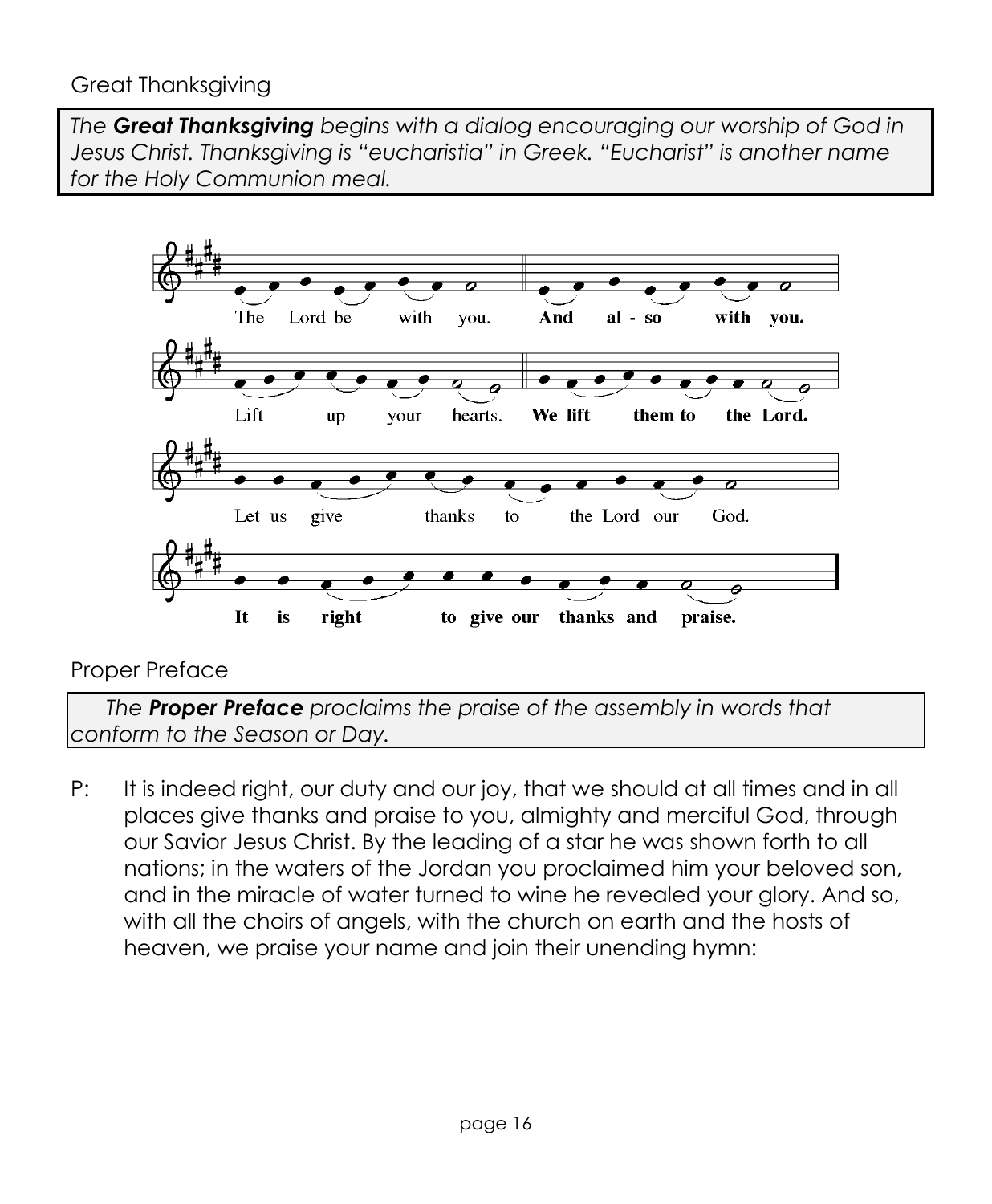Sanctus [Holy, Holy, Holy]

*The Sanctus, "Holy, Holy, Holy," refers to the Trinity and bridges the Thanksgiving and the Eucharistic Prayer.* 



*The Eucharistic Prayer is a longer prayer, which sets Christ's Supper within the context of the history of salvation, culminating in Jesus Christ and the gift of his body and blood.* 

P: We give you thanks, Father, through Jesus Christ, your beloved Son, whom you sent in this end of the ages to save and redeem us and to proclaim to us your will. He is your Word, inseparable from you, through whom you created all things, and in whom you take delight. He is your Word, sent from heaven to a virgin's womb.

He there took on our nature and our lot and was shown forth as your Son, born of the Holy Spirit and of the virgin Mary. He, our Lord Jesus, fulfilled all your will and won for you a holy people; he stretched out his hands in suffering in order to free from suffering those who trust you.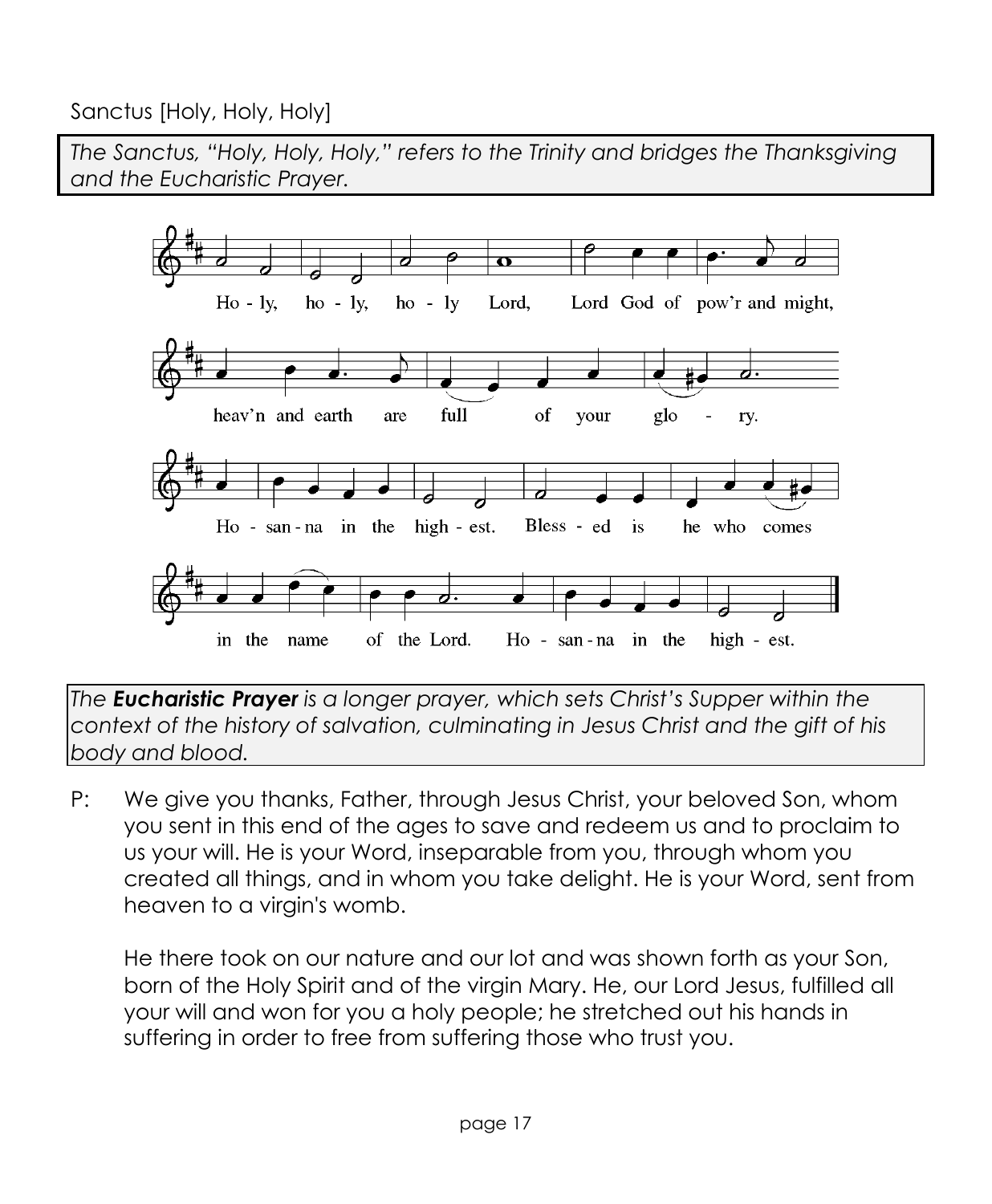He is the one who, handed over to a death he freely accepted, in order to destroy death, to break the bonds of the evil one, to crush hell underfoot, to give light to the righteous, to establish his covenant, and to show forth the resurrection, taking bread and giving thanks to you, said:

*Take and eat; this is my body, given for you. Do this for the remembrance of me.*

*In the same way he took the cup, gave thanks, and gave it for all to drink,*  saying: This cup is the new covenant in my blood, shed for you and for all *people for the forgiveness of sin. Do this for the remembrance of me.*

Remembering, then, his death and resurrection, we take this bread and cup, giving you thanks that you have made us worthy to stand before you and to serve you as your priestly people.

Send your Spirit upon these gifts of your church; gather into one all who share this bread and wine; fill us with your Holy Spirit to establish our faith in truth, that we may praise and glorify you through your Son Jesus Christ; through whom all glory and honor are yours, almighty Father, with the Holy Spirit, in your holy church, both now and forever.

### **C: Amen.**

The Lord's Prayer

*The Lord's Prayer is that prayer which Scripture tells us Jesus taught his disciples. The Doxology "For the kingdom, the power, and the glory…" is a later addition which praises God.*

- P: Gathered into one by the Holy Spirit, let us pray as Jesus taught us.
- **C: Our Father who art in heaven, hallowed be thy name, thy kingdom come, thy will be done, on earth as it is in heaven. Give us this day our daily bread; and forgive us our trespasses as we forgive those who trespass against us; and lead us not into temptation, but deliver us from evil. For thine is the kingdom, and the power, and the glory forever and ever. Amen.**

Invitation to Communion

- P: Taste and see that the Lord is good.
- **C: Thanks be to God.**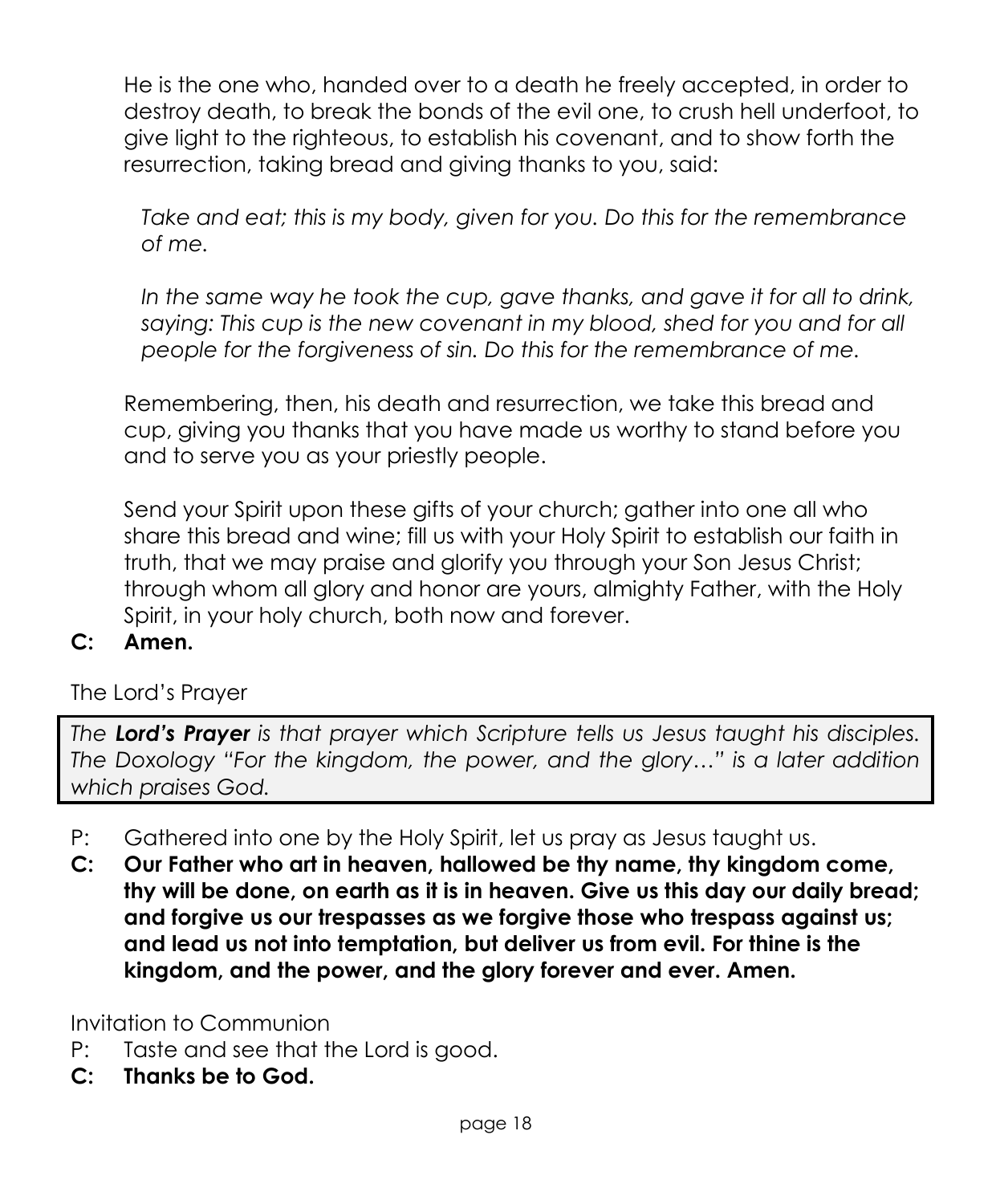# Lamb of God

*The Agnus Dei, which means Lamb of God, is a prayer addressed specifically to Christ present in the Eucharist as a sacrificial offering once for all. The Fraction, or breaking of the bread occurs here.* 



# Distribution of Holy Communion

*The Communion itself is the distribution and reception of that which Jesus has promised to us – his Body and Blood. We, therefore, affirm that it is the Body and Blood of Christ with the bread and wine – not a mere symbol, but Christ's real presence. Jesus Christ himself is present to forgive us and strengthen our faith.*

*We invite all to the Lord's Table to celebrate the real presence of Christ in the Sacrament. Communion is by intinction. You will receive a wafer. Dip it in the chalice of wine before consuming. You may then return to your seat or come to the altar rail for prayer. Children and adults who are not communing may come forward to receive a blessing. As a gesture of hospitality, we use dealcoholized wine (less than .5% alcohol). In addition, we offer gluten-free wafers, available upon request - please ask at the time of communion.* 

(11:00) "Wade in the Water" spiritual/arr. Ruth E. Schram

Amy Heinly, soloist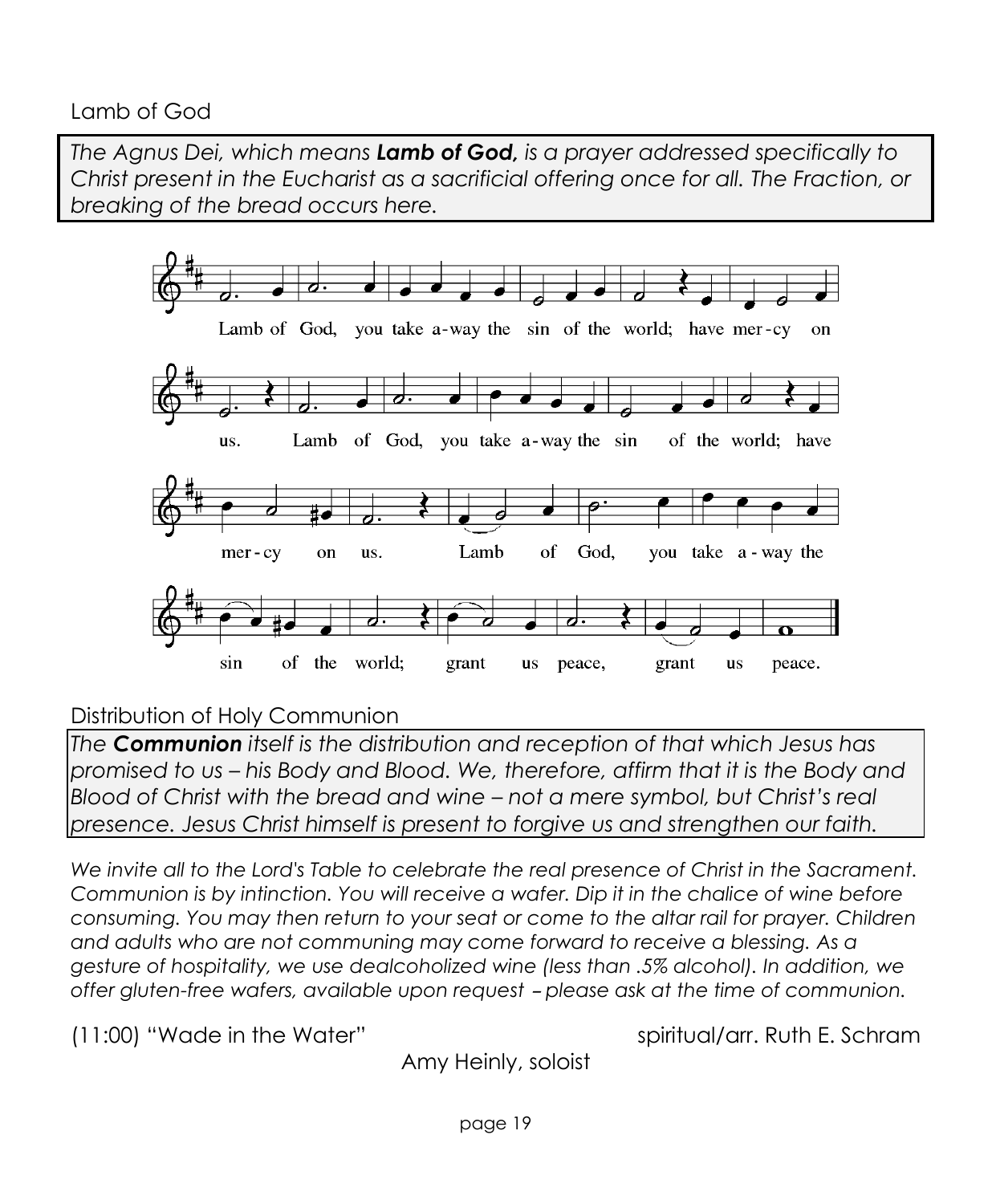# Communion Hymn No. 448: This is the Spirit's Entry Now [Stand]

#### Post Communion Prayer

*The Post Communion Canticle and Prayer are elements of thanksgiving and praise for the gift of Jesus Christ.*

- P: The body and blood of our Lord Jesus Christ strengthen you and keep you in his grace.
- **C: Amen.**

Nunc Dimittis

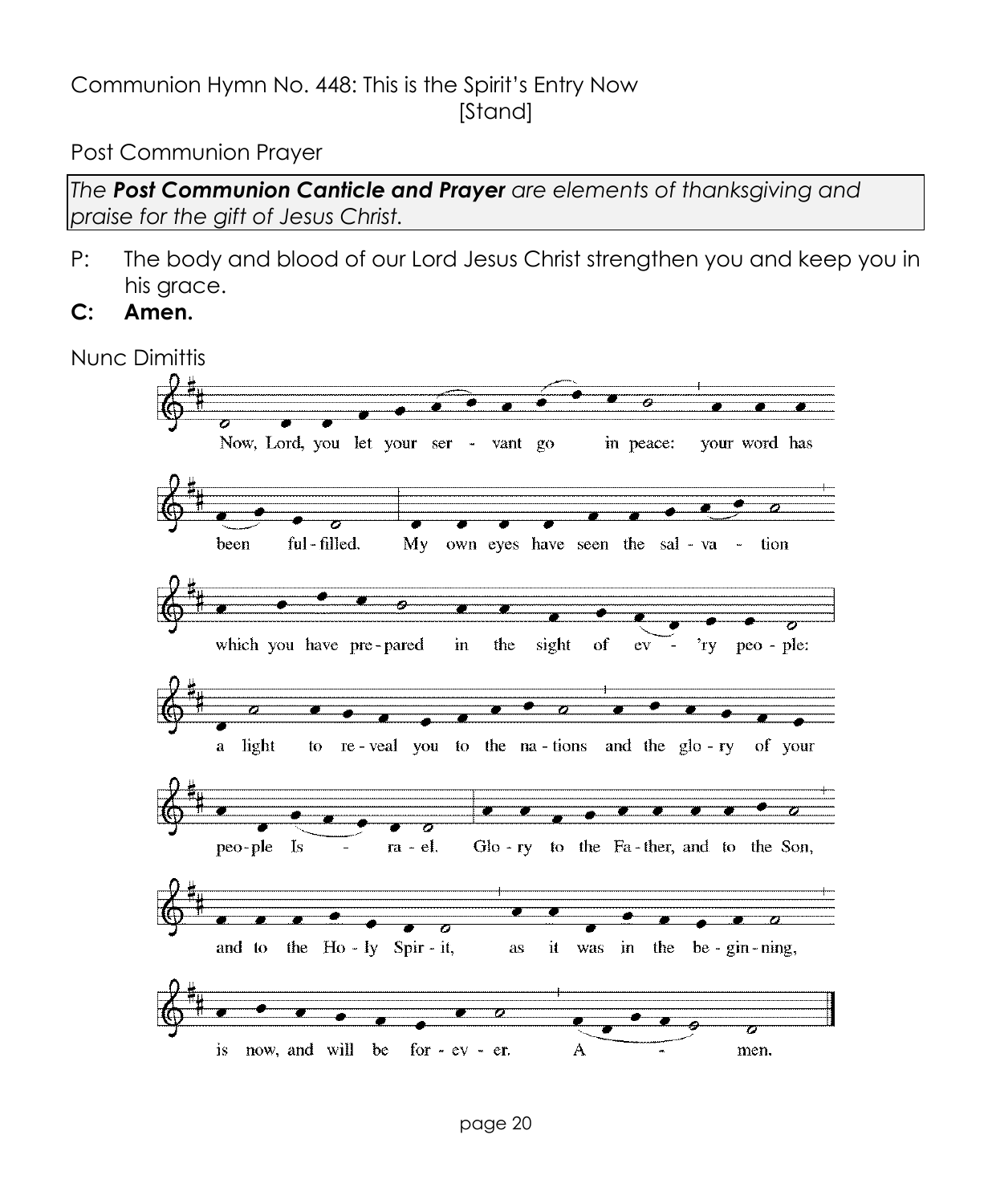- P: Let us pray. We thank you, O God, that you have fed us at your banqueting table with bread and wine beyond compare, the very life of Christ for us. Send your Spirit with us now, that we may set the captive free, use your gifts to build one another up, and in everything reflect your glory revealed in Jesus Christ, our Savior and Lord.
- **C: Amen.**

# + **Sending** +

Blessing

*The Benediction or Blessing means "good word" and is the final blessing from God before we leave the worship. It begins the fourth part of the worship Liturgy – the Sending.*

Choral Blessing: "Go Ye Now in Peace" and a state of the Joyce Eilers

*Go ye now in peace and know that the love of God will guide you. Feel His presence here beside you showing you the way. In your time of trouble when hurt and despair are there to grieve you, know that the Lord will never leave you. He will bring you courage. Know that the God who sent His Son to die that you might live will never leave you lost and alone in His beloved world. Go ye now in peace.* (8:30) Amy Heinly; (11:00) Chancel Choir

Dismissal

*The Dismissal is our being sent out to respond to God's love in Jesus. Our true response to the Liturgy, and our life as Christians, begins when we leave the worship space to accomplish God's ministry and mission in our world.*

- P: Go in peace. Christ is your light.
- **C: Thanks be to God.**

Postlude: Trumpet Recessional in G The David Lasky David Lasky

**Portions of the service are reprinted from:** *Evangelical Lutheran Worship*, Copyright © 2006 Augsburg Fortress. *Sundays & Seasons*, Copyright © 2019 Augsburg Fortress. Used by permission of Augsburg Fortress License # 23686.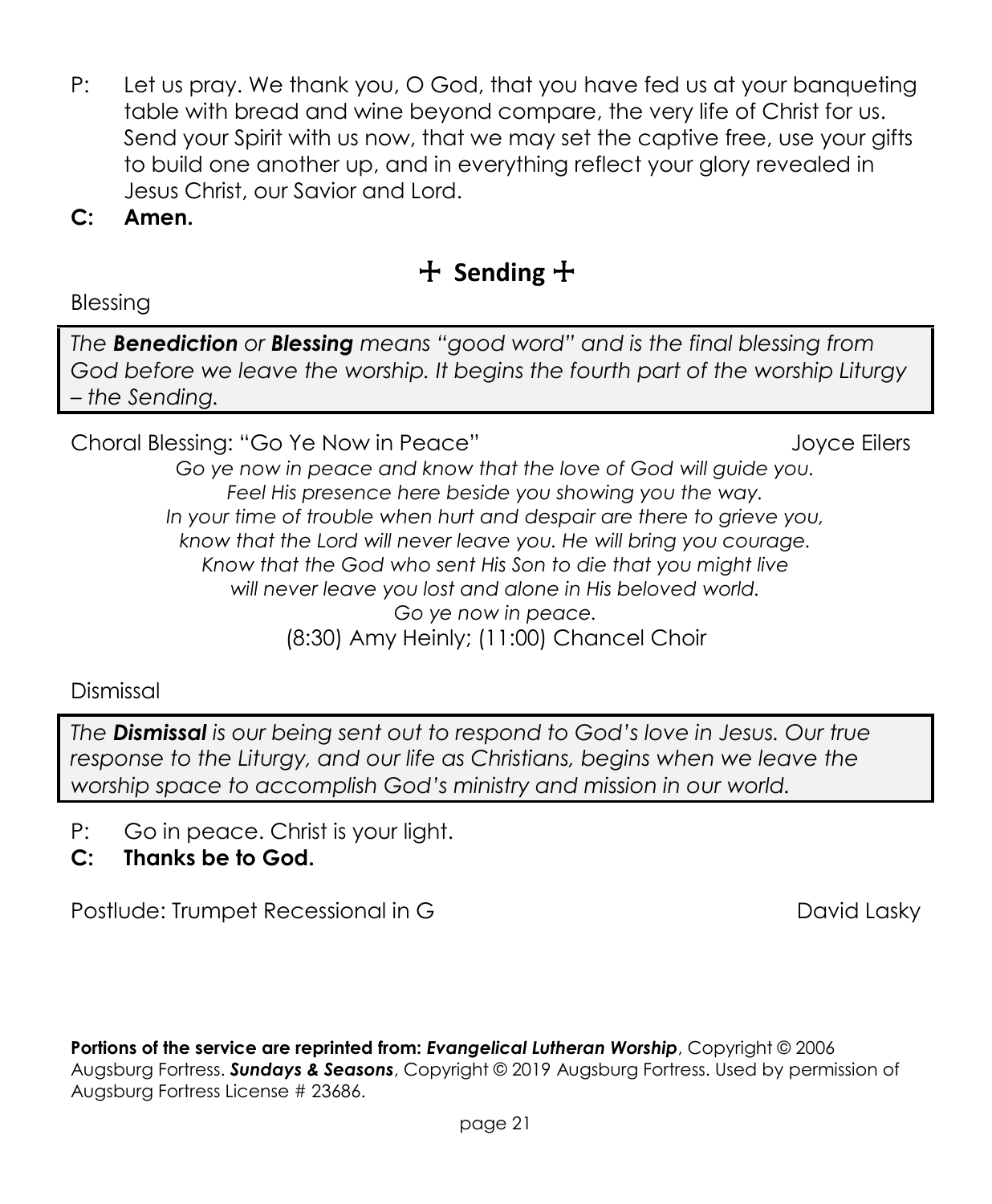# Join us next week

+ + +

Pastor Jack Horner "God Made Known in the Wine" (8:30) Matins Choir (11:00) Chancel Choir

**worship leaders Presiding Minister:** The Rev. Elizabeth E. Frey **Preacher:** The Rev. John H. Brock **Assisting Minister:** (8:30) Steve Kauffman; (11:00) Ron Livingston **Lector:** (8:30) Bob Frymoyer; (11:00) Rick Sten **Communion Assistants:** (8:30) Kathy Smeal, Fran Jacobs, Richard Jacobs; (11:00) Sharon Dell-Gallagher, Barbara Kriebel, Marcia Brown, Amy Koch **Acolyte:** (8:30) Katie Addams **Crucifer:** (11:00) Heather McFadden **Book Bearer:** (11:00) Jackson Seivard **Soundboard:** (8:30) Jay Killian; (11:00) Jim Kincaid **Greeters:** (8:30) Jon Andrews (head greeter), Dave and Michele Addams, Frank and Ruth Bertovich; (11:00) Ellen Ney (head greeter) Mary Ellen and Bob Harner, Steve Kauffman **Ushers:** Fred Bohls, George Preble (head ushers), Tim Bollinger, Myrl Busler, George Enney Jr., David Harrington, Gib and Chris Honeysett, Deborah Long, Dave Maser, Janet Miller, Randy Moore, Bill Reed, Vonnie Sadler, Rick and Linda Sten **Altar Care:** Fran Jacobs, Michele Addams, Barbara Kriebel, Judy Jackson, Karen Seivard. **Carillonneur:** Bunny Armstrong **Flower Delivery:** Cheryl and Paul Enck **Garden of Eatin':** (GOE I) John West, Margaret Parker (GOE II) Debbie Adams, Sara Hancock **Bulletin Artwork: Patty Marshall**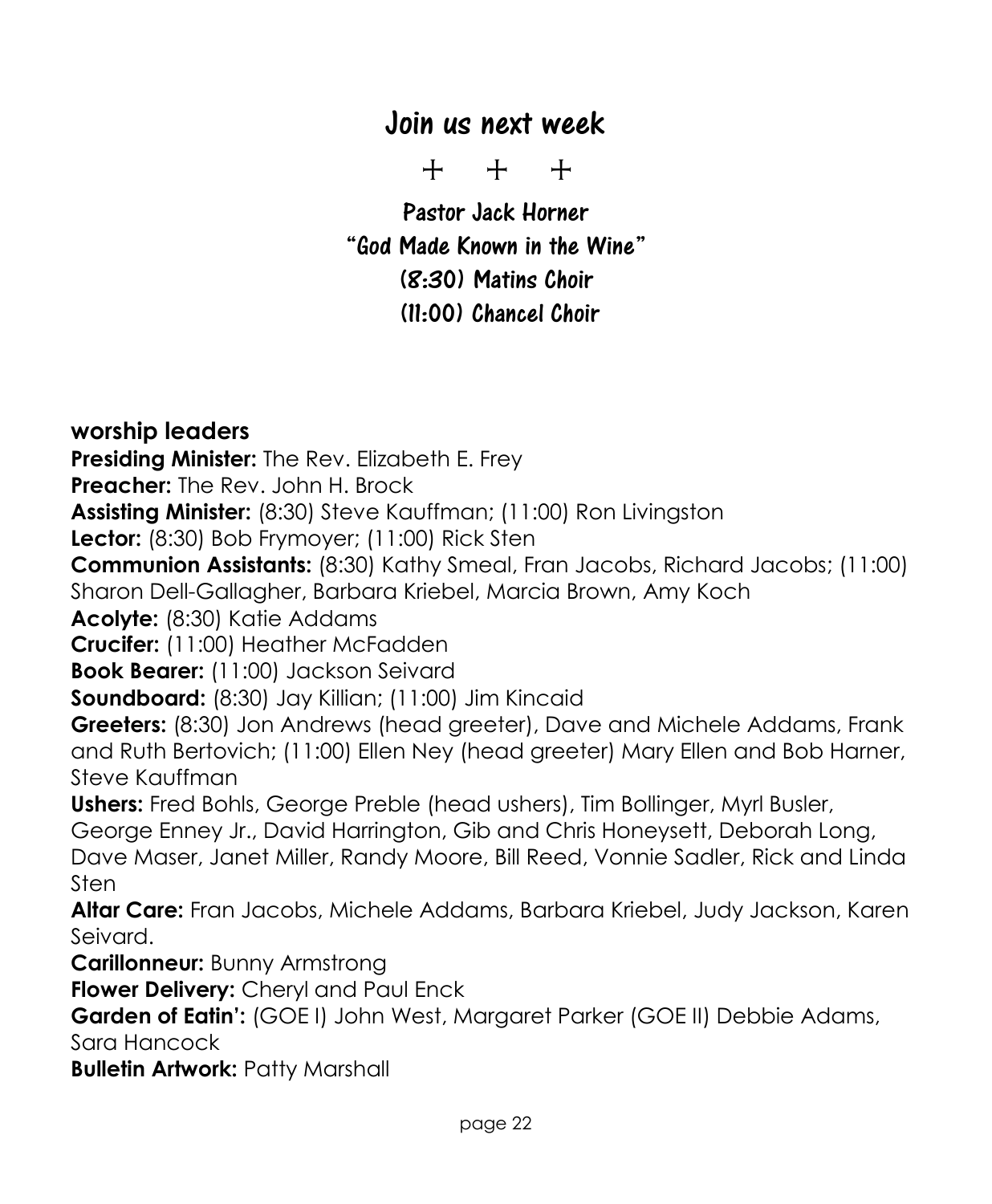

2000 chestnut street camp hill, pa 17011-5409 office: 717.737.8635 fax: 717.730.9297 trinluth@trinitycamphill.org www.trinitycamphill.org

office hours: monday-friday, 9am-4pm

gathering space receptionist hours: sunday-thursday, 6pm-9pm

## **worship notes**

**Attendance at our worship services** last week was 724. Copies of last week's sermons are available on the tables in Fellowship Hall, in the narthex, the tract rack in the Gathering Space, and on our website (www.trinitycamphill.org).

**The flowers in the Nave and Fellowship Hall**, the communion elements for all services, and the sanctuary lamp candle, the symbol of God's abiding presence, are presented to the glory of God and in loving memory of Ralph J. Phelleps, Sr. by the family; in loving memory of my parents by Lois Lamarca; Dick and Vonnie Shaull by Lisa (Shaul) Zoll and Chick Zoll; Jack A. Vaira, Edward C. Crowe, And Angela Vaira Kyte by Carol and John Crowe, Vincent Morgan by his wife Grace, children, grandchildren, great grandchildren and great great grandchildren.

# **United and empowered to worship, connect, serve.**